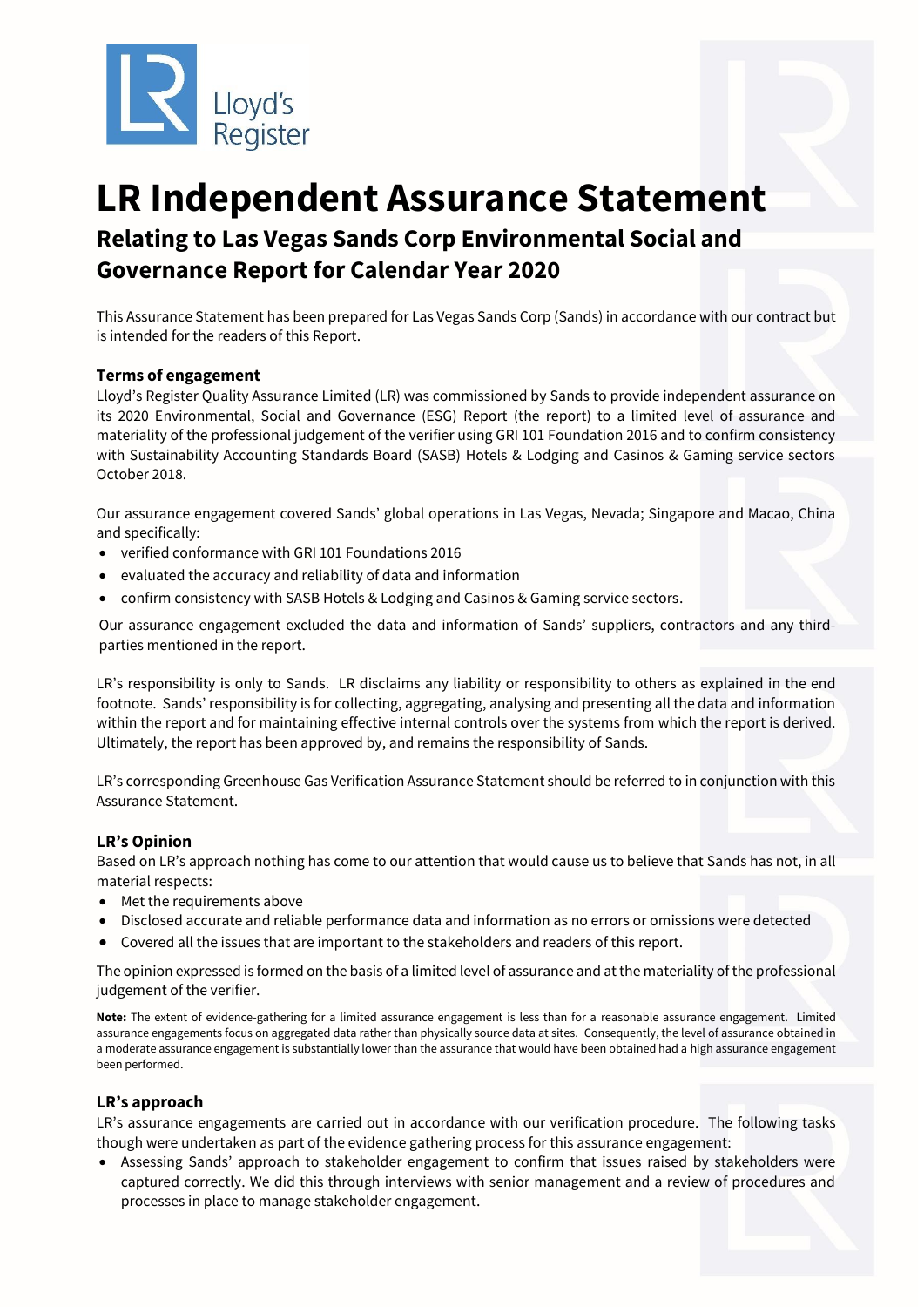

- Reviewing Sands' process for identifying and determining material issues to confirm that the right issues were included in their Report. We did this by independently reviewing Sands' internal materiality process, benchmarking reports written by Sands and its peers to ensure that sector specific issues were included for comparability, referencing the Global Reporting Initiative (GRI) Universal Standards and Topic-specific Standards and referencing Sustainability Accounting Standards Board (SASB) Hotels & Lodging and Casinos & Gaming service sectors standards.
- Auditing Sands' data management systems to confirm that there were no significant errors, omissions or misstatements in the Report. We did this by:
	- sampling specific source and aggregated data points referenced in the Report
	- speaking with key people responsible for compiling the data and drafting the Report.
- Interviewing members of the executive committee, senior management, and various other roles within the company by virtual meetings.

## **Observations**

Further observations and findings, made during the assurance engagement, are:

• Stakeholder inclusivity:

We are not aware of any stakeholder groups that have been excluded from Sands' stakeholder engagement process. Sands began their stakeholder engagement process in 2011. The process has matured over time and includes formal internal and external engagements alternating years.

• Materiality:

We are not aware of any material issues concerning Sands' sustainability performance that have been excluded from the Report. The Report covers a range of ESG performance. The published annual PDF report provides highlights of key accomplishments and initiatives. The addition of the Appendix includes environmental data spanning the last five years. Sands 2020 ESG is relevant to the context of the gaming/hotel industry and regions in which it operates.

• Responsiveness:

Sands engages regularly with internal and external stakeholders. Specific examples of recent stakeholder concerns that have been responded on include:

- Response to COVID-19 impacts to support workers, the community and guests
- the expansion of the Diversity and Inclusion initiatives
- plastics initiatives eliminate, reuse and support recycling
- Reliability:

We believe that the criteria applied are appropriate and sufficient to produce consistent, unbiased, understandable content for the end user.

## **LR's standards, competence and independence**

LR ensures the selection of appropriately qualified individuals based on their qualifications, training and experience. The outcome of all verification and certification assessments is then internally reviewed by senior management to ensure that the approach applied is rigorous and transparent.